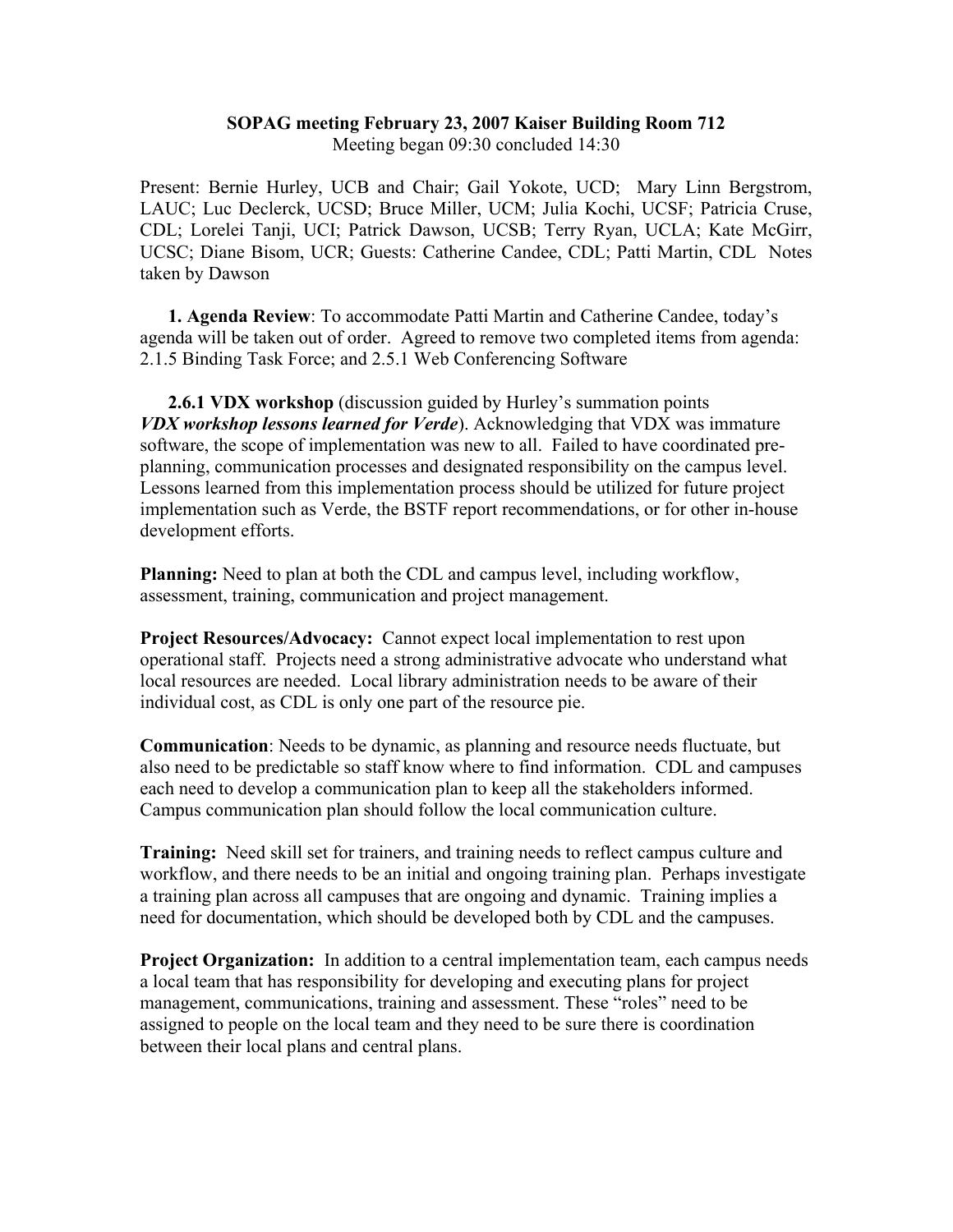Action: Dedicate March 23<sup>rd</sup> face to face SOPAG meeting to address lessons learned from the VDX Workshop and possibly bring in a consultant for SOPAG to inform discussion on Project Management. Planning team for this meeting will be McGirr, Kochi and Cruse.

**Action:** Hurley will find a time for an additional SOPAG conference call to cover other issues SOPAG has pending.

**2.6.2 Extending the UC VDX Task:** When a project moves from implementation to production, there continues to be a need for project management. Should an ACG be the entity to monitor and evaluate/assess major changes to functionality in production? Should an ACG be charged with scanning the environment, and evaluating whether a better solution exists? Product maintenance/management is needed after implementation.

**Action:** SOPAG will extend the VDX Taskforce until SOPAG can review the structure of ACGs and Liaisons, with regards to their role in production system project management.

**3.2 ERMS Implementation Team:** Update will be done via e-mail from Cruse. Patti Martin will convey questions from SOPAG to Christensen on the ERMS implementation team. Campuses will need to assign persons on each campus to be responsible for ERMS implementation and prepare for coming implementation. Want to frame ERMS within lessons learned from VDX implementation.

**7. E-dissertations** Catherine Candee presented information on ETDs, background and current state. Provost Hume presented to the Graduate Division Deans a recommendation for electronic submission of ETDs. It is anticipated that the recommendation will be discussed and possibly ratified at the May COGD meeting. Workflow issues need be addressed, once this is endorsed. Question: Will campuses need to co-invest with CDL for storage?

**Action:** Until further notice, SOPAG member will be the point person for the library on e-dissertations.

**2.3.2 Engaging HOPS on Future Public Services:** SOPAG, HOPS and others (TBD) to brainstorm in a facilitated meeting to find the 2 to 3 most important issues that can be moved forward. From SOPAG, Bisom, Dawson and Miller will be on the preliminary planning committee

**Action: Hurley** will contact Carol Hughes (HOPS) to identify HOPS members for program committee. Program committee will draft a workshop program for SOPAG review.

**8. Proposed Workshop on Digital Library Development:** Digital Library Services Advisory Group (DLSAG (advisory to the CDL)) met at the CDL in early February. The